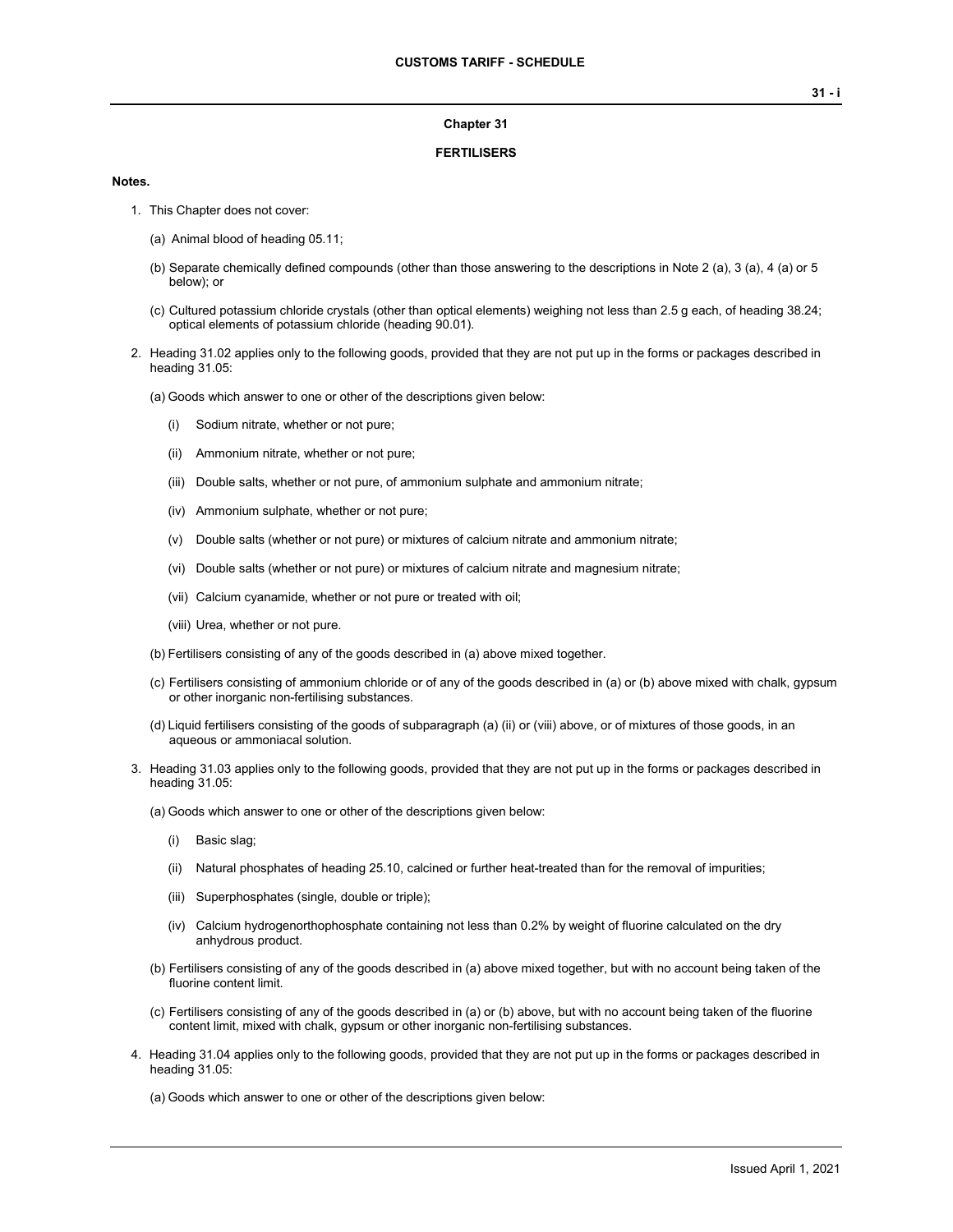- (i) Crude natural potassium salts (for example, carnallite, kainite and sylvite);
- (ii) Potassium chloride, whether or not pure, except as provided in Note 1 (c) above;
- (iii) Potassium sulphate, whether or not pure;
- (iv) Magnesium potassium sulphate, whether or not pure.

(b) Fertilisers consisting of any of the goods described in (a) above mixed together.

- 5. Ammonium dihydrogenorthophosphate (monoammonium phosphate) and diammonium hydrogenorthophosphate (diammonium phosphate), whether or not pure, and intermixtures thereof, are to be classified in heading 31.05.
- 6. For the purpose of heading 31.05, the term "other fertilisers" applies only to products of a kind used as fertilisers and containing, as an essential constituent, at least one of the fertilising elements nitrogen, phosphorus or potassium.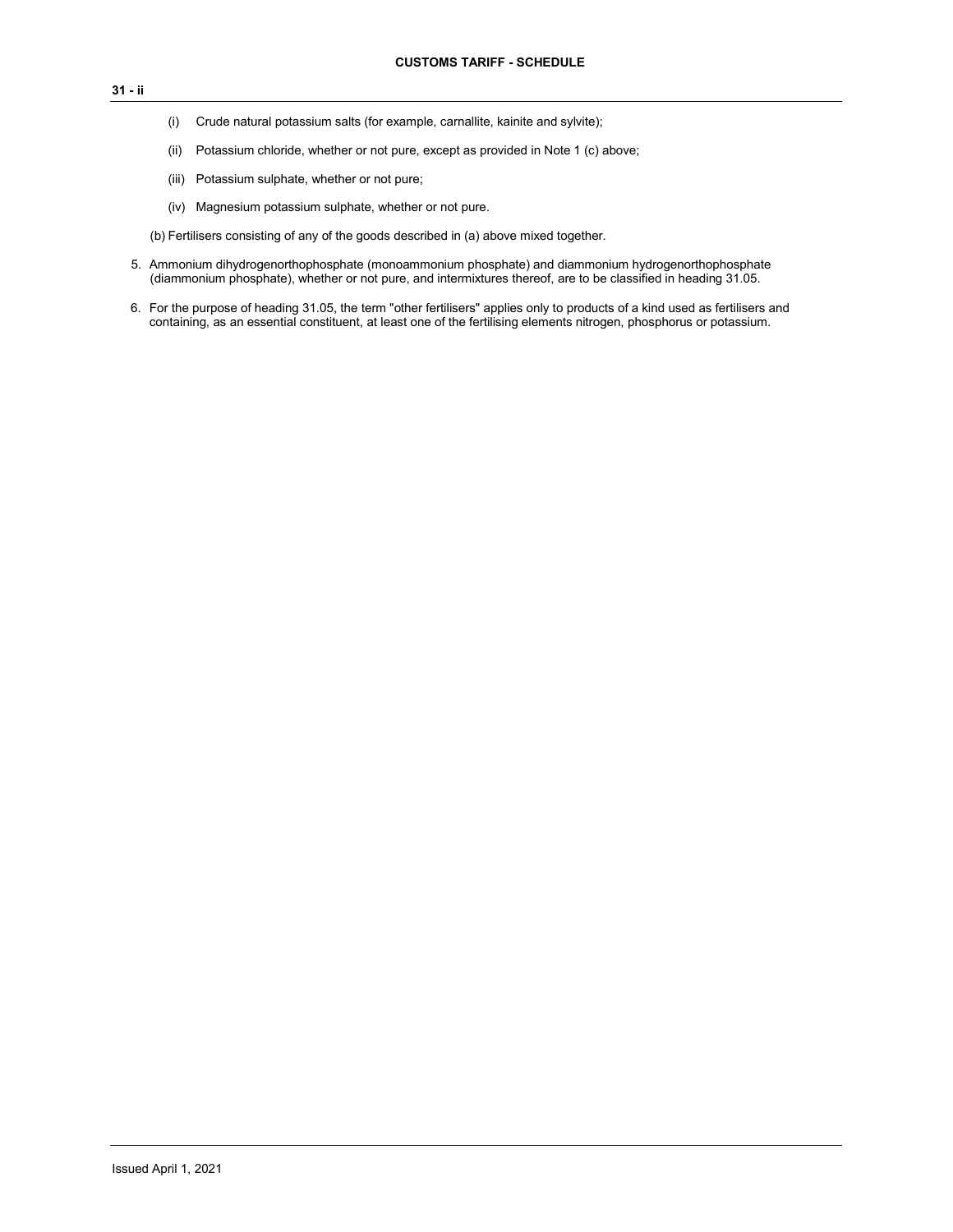# **CUSTOMS TARIFF - SCHEDULE**

| <b>Tariff</b><br><b>SS</b><br>Item | <b>Description of Goods</b>                                                                                                                                                                         | Unit of<br>Meas. | <b>MFN</b><br>Tariff | Applicable<br><b>Preferential Tariffs</b>                                                                                      |
|------------------------------------|-----------------------------------------------------------------------------------------------------------------------------------------------------------------------------------------------------|------------------|----------------------|--------------------------------------------------------------------------------------------------------------------------------|
|                                    | 3101.00.00 00 Animal or vegetable fertilizers, whether or not mixed together or<br>chemically treated; fertilizers produced by the mixing or chemical<br>treatment of animal or vegetable products. | KGM              | Free                 | CCCT, LDCT, GPT,<br>UST, MXT, CIAT, CT,<br>CRT, IT, NT, SLT, PT,<br>COLT, JT, PAT, HNT,<br>KRT, CEUT, UAT,<br>CPTPT, UKT: Free |
| 31.02                              | Mineral or chemical fertilizers, nitrogenous.                                                                                                                                                       |                  |                      |                                                                                                                                |
|                                    | 3102.10.00 00 -Urea, whether or not in aqueous solution                                                                                                                                             | <b>KGM</b>       | Free                 | CCCT, LDCT, GPT,<br>UST, MXT, CIAT, CT,<br>CRT, IT, NT, SLT, PT,<br>COLT, JT, PAT, HNT,<br>KRT, CEUT, UAT,<br>CPTPT, UKT: Free |
|                                    | -Ammonium sulphate; double salts and mixtures of ammonium sulphate<br>and ammonium nitrate:                                                                                                         |                  |                      |                                                                                                                                |
|                                    | 3102.21.00 00 - - Ammonium sulphate                                                                                                                                                                 | <b>KGM</b>       | Free                 | CCCT, LDCT, GPT,<br>UST, MXT, CIAT, CT,<br>CRT, IT, NT, SLT, PT,<br>COLT, JT, PAT, HNT,<br>KRT, CEUT, UAT,<br>CPTPT, UKT: Free |
| 3102.29.00 00 - - Other            |                                                                                                                                                                                                     | <b>KGM</b>       | Free                 | CCCT, LDCT, GPT,<br>UST, MXT, CIAT, CT,<br>CRT, IT, NT, SLT, PT,<br>COLT, JT, PAT, HNT,<br>KRT, CEUT, UAT,<br>CPTPT, UKT: Free |
|                                    | 3102.30.00 00 -Ammonium nitrate, whether or not in aqueous solution                                                                                                                                 | KGM              | Free                 | CCCT, LDCT, GPT,<br>UST, MXT, CIAT, CT,<br>CRT, IT, NT, SLT, PT,<br>COLT, JT, PAT, HNT,<br>KRT, CEUT, UAT,<br>CPTPT, UKT: Free |
|                                    | 3102.40.00 00 - Mixtures of ammonium nitrate with calcium carbonate or other<br>inorganic non-fertilizing substances                                                                                | KGM              | Free                 | CCCT, LDCT, GPT,<br>UST, MXT, CIAT, CT,<br>CRT, IT, NT, SLT, PT,<br>COLT, JT, PAT, HNT,<br>KRT, CEUT, UAT,<br>CPTPT, UKT: Free |
|                                    | 3102.50.00 00 -Sodium nitrate                                                                                                                                                                       | <b>KGM</b>       | Free                 | CCCT, LDCT, GPT,<br>UST, MXT, CIAT, CT,<br>CRT, IT, NT, SLT, PT,<br>COLT, JT, PAT, HNT,<br>KRT, CEUT, UAT,<br>CPTPT, UKT: Free |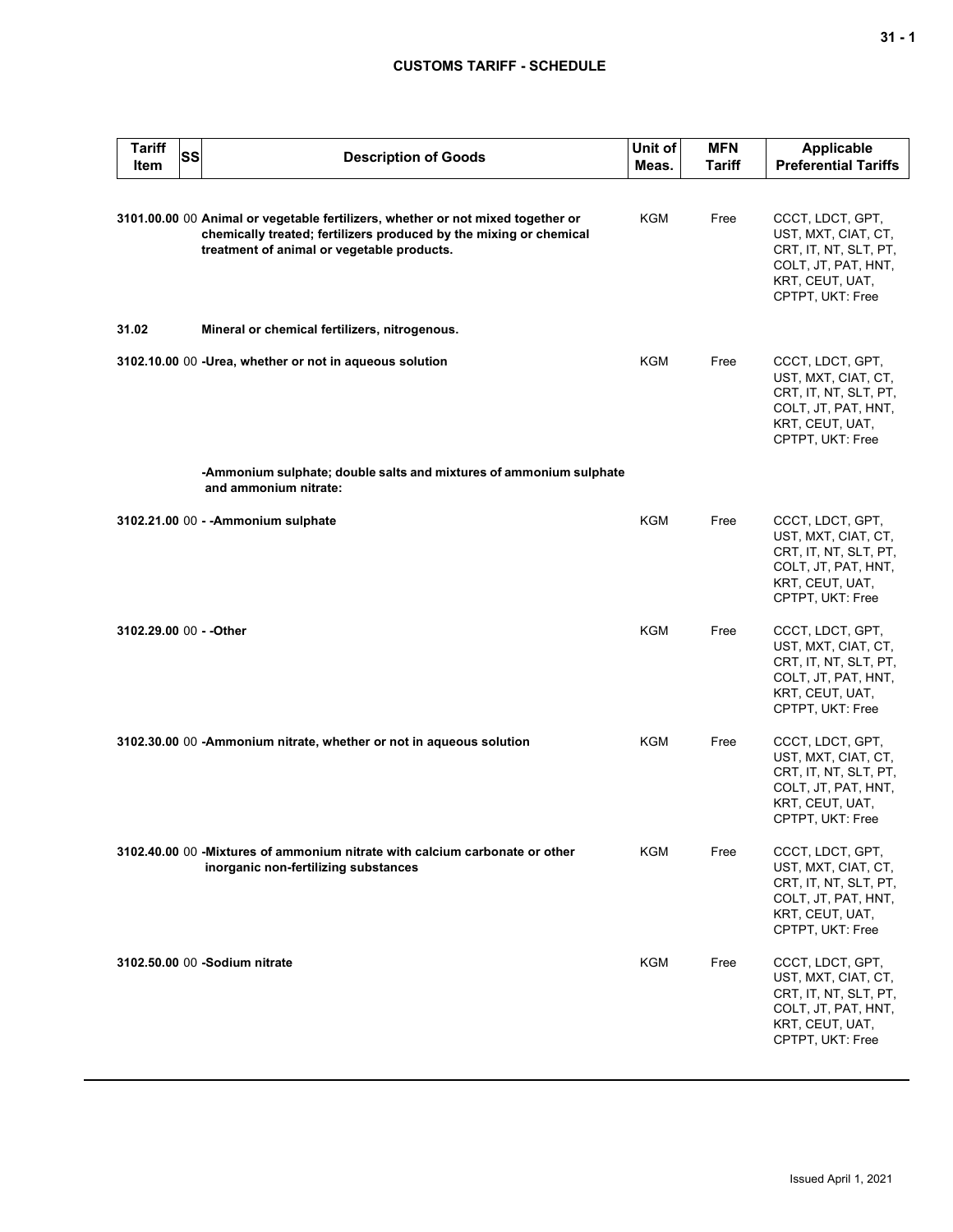| <b>Tariff</b>           | SS<br><b>Description of Goods</b>                                                         | Unit of    | <b>MFN</b>    | <b>Applicable</b>                                                                                                              |
|-------------------------|-------------------------------------------------------------------------------------------|------------|---------------|--------------------------------------------------------------------------------------------------------------------------------|
| Item                    |                                                                                           | Meas.      | <b>Tariff</b> | <b>Preferential Tariffs</b>                                                                                                    |
|                         | 3102.60.00 00 -Double salts and mixtures of calcium nitrate and ammonium nitrate          | KGM        | Free          | CCCT, LDCT, GPT,<br>UST, MXT, CIAT, CT,<br>CRT, IT, NT, SLT, PT,<br>COLT, JT, PAT, HNT,<br>KRT, CEUT, UAT,<br>CPTPT, UKT: Free |
|                         | 3102.80.00 00 -Mixtures of urea and ammonium nitrate in aqueous or ammoniacal<br>solution | <b>KGM</b> | Free          | CCCT, LDCT, GPT,<br>UST, MXT, CIAT, CT,<br>CRT, IT, NT, SLT, PT,<br>COLT, JT, PAT, HNT,<br>KRT, CEUT, UAT,<br>CPTPT, UKT: Free |
|                         | 3102.90.00 00 -Other, including mixtures not specified in the foregoing subheadings       | KGM        | Free          | CCCT, LDCT, GPT,<br>UST, MXT, CIAT, CT,<br>CRT, IT, NT, SLT, PT,<br>COLT, JT, PAT, HNT,<br>KRT, CEUT, UAT,<br>CPTPT, UKT: Free |
| 31.03                   | Mineral or chemical fertilizers, phosphatic.                                              |            |               |                                                                                                                                |
|                         | -Superphosphates:                                                                         |            |               |                                                                                                                                |
|                         | 3103.11.00 00 - -Containing by weight 35% or more of diphosphorus pentaoxide ( $P_2O_5$ ) | KGM        | Free          | CCCT, LDCT, GPT,<br>UST, MXT, CIAT, CT,<br>CRT, IT, NT, SLT, PT,<br>COLT, JT, PAT, HNT,<br>KRT, CEUT, UAT,<br>CPTPT, UKT: Free |
| 3103.19.00 00 - - Other |                                                                                           | <b>KGM</b> | Free          | CCCT, LDCT, GPT,<br>UST, MXT, CIAT, CT,<br>CRT, IT, NT, SLT, PT,<br>COLT, JT, PAT, HNT,<br>KRT, CEUT, UAT,<br>CPTPT, UKT: Free |
| 3103.90.00 00 -Other    |                                                                                           | KGM        | Free          | CCCT, LDCT, GPT,<br>UST, MXT, CIAT, CT,<br>CRT, IT, NT, SLT, PT,<br>COLT, JT, PAT, HNT,<br>KRT, CEUT, UAT,<br>CPTPT, UKT: Free |
| 31.04                   | Mineral or chemical fertilizers, potassic.                                                |            |               |                                                                                                                                |
|                         | 3104.20.00 00 - Potassium chloride                                                        | <b>KGM</b> | Free          | CCCT, LDCT, GPT,<br>UST, MXT, CIAT, CT,<br>CRT, IT, NT, SLT, PT,<br>COLT, JT, PAT, HNT,<br>KRT, CEUT, UAT,<br>CPTPT, UKT: Free |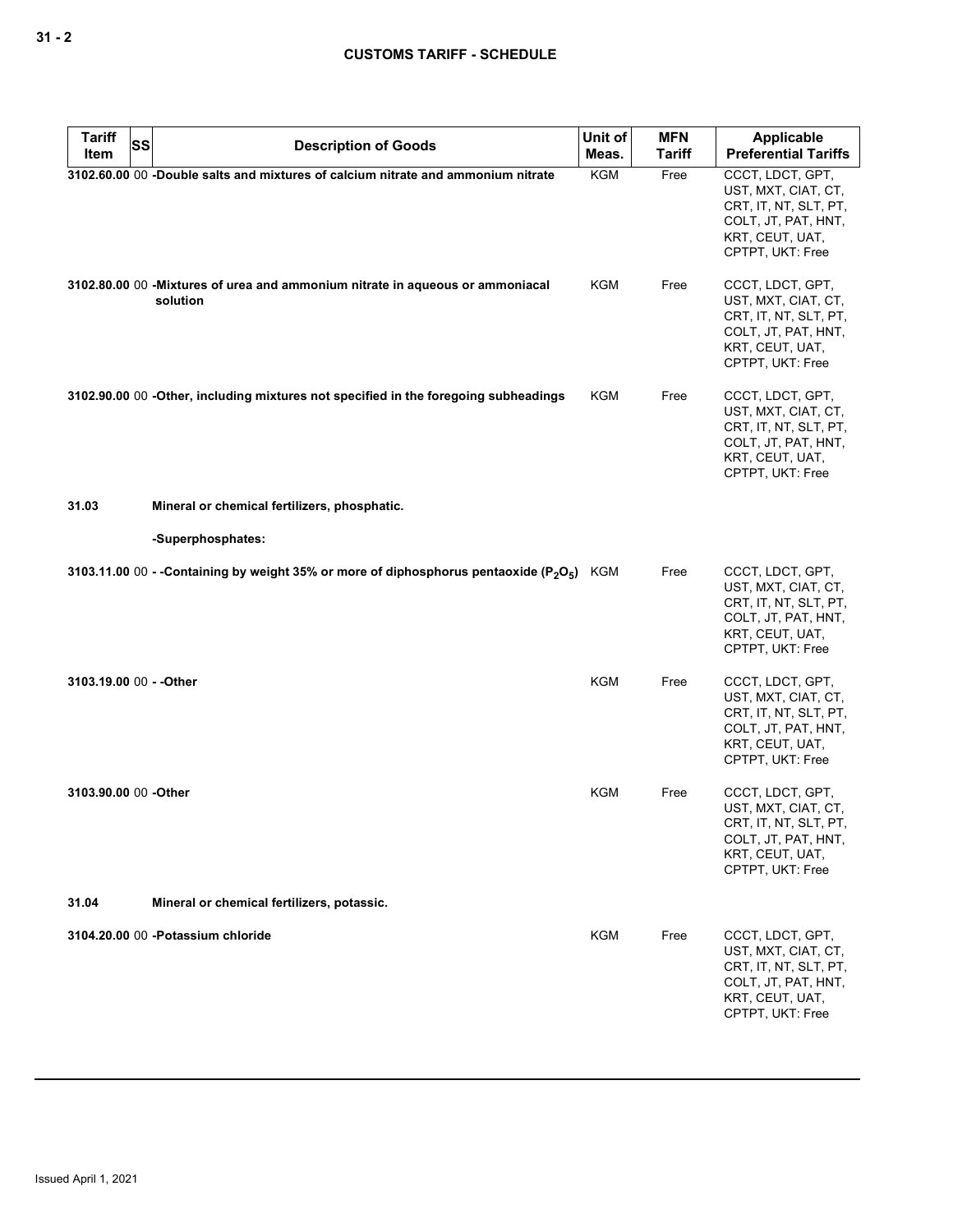| <b>Tariff</b><br>Item | <b>SS</b> | <b>Description of Goods</b>                                                                                                                                                                                                                                 | Unit of<br>Meas. | <b>MFN</b><br>Tariff | <b>Applicable</b><br><b>Preferential Tariffs</b>                                                                               |
|-----------------------|-----------|-------------------------------------------------------------------------------------------------------------------------------------------------------------------------------------------------------------------------------------------------------------|------------------|----------------------|--------------------------------------------------------------------------------------------------------------------------------|
|                       |           | 3104.30.00 00 -Potassium sulphate                                                                                                                                                                                                                           | <b>KGM</b>       | Free                 | CCCT, LDCT, GPT,<br>UST, MXT, CIAT, CT,<br>CRT, IT, NT, SLT, PT,<br>COLT, JT, PAT, HNT,<br>KRT, CEUT, UAT,<br>CPTPT, UKT: Free |
| 3104.90.00 00 - Other |           |                                                                                                                                                                                                                                                             | KGM              | Free                 | CCCT, LDCT, GPT,<br>UST, MXT, CIAT, CT,<br>CRT, IT, NT, SLT, PT,<br>COLT, JT, PAT, HNT,<br>KRT, CEUT, UAT,<br>CPTPT, UKT: Free |
| 31.05                 |           | Mineral or chemical fertilizers containing two or three of the fertilizing<br>elements nitrogen, phosphorus and potassium; other fertilizers; goods<br>of this Chapter in tablets or similar forms or in packages of a gross<br>weight not exceeding 10 kg. |                  |                      |                                                                                                                                |
|                       |           | 3105.10.00 00 -Goods of this Chapter in tablets or similar forms or in packages of a<br>gross weight not exceeding 10 kg                                                                                                                                    | KGM              | Free                 | CCCT, LDCT, GPT,<br>UST, MXT, CIAT, CT,<br>CRT, IT, NT, SLT, PT,<br>COLT, JT, PAT, HNT,<br>KRT, CEUT, UAT,<br>CPTPT, UKT: Free |
|                       |           | 3105.20.00 00 -Mineral or chemical fertilizers containing the three fertilizing elements<br>nitrogen, phosphorus and potassium                                                                                                                              | KGM              | Free                 | CCCT, LDCT, GPT,<br>UST, MXT, CIAT, CT,<br>CRT, IT, NT, SLT, PT,<br>COLT, JT, PAT, HNT,<br>KRT, CEUT, UAT,<br>CPTPT, UKT: Free |
|                       |           | 3105.30.00 00 -Diammonium hydrogenorthophosphate (diammonium phosphate)                                                                                                                                                                                     | KGM              | Free                 | CCCT, LDCT, GPT,<br>UST, MXT, CIAT, CT,<br>CRT, IT, NT, SLT, PT,<br>COLT, JT, PAT, HNT,<br>KRT, CEUT, UAT,<br>CPTPT, UKT: Free |
|                       |           | 3105.40.00 00 -Ammonium dihydrogenorthophosphate (monoammonium phosphate)<br>and mixtures thereof with diammonium hydrogenorthophosphate<br>(diammonium phosphate)                                                                                          | KGM              | Free                 | CCCT, LDCT, GPT,<br>UST, MXT, CIAT, CT,<br>CRT, IT, NT, SLT, PT,<br>COLT, JT, PAT, HNT,<br>KRT, CEUT, UAT,<br>CPTPT, UKT: Free |
|                       |           | -Other mineral or chemical fertilizers containing the two fertilizing<br>elements nitrogen and phosphorus:                                                                                                                                                  |                  |                      |                                                                                                                                |
|                       |           | 3105.51.00 00 - - Containing nitrates and phosphates                                                                                                                                                                                                        | KGM              | Free                 | CCCT, LDCT, GPT,<br>UST, MXT, CIAT, CT,<br>CRT, IT, NT, SLT, PT,<br>COLT, JT, PAT, HNT,<br>KRT, CEUT, UAT,<br>CPTPT, UKT: Free |